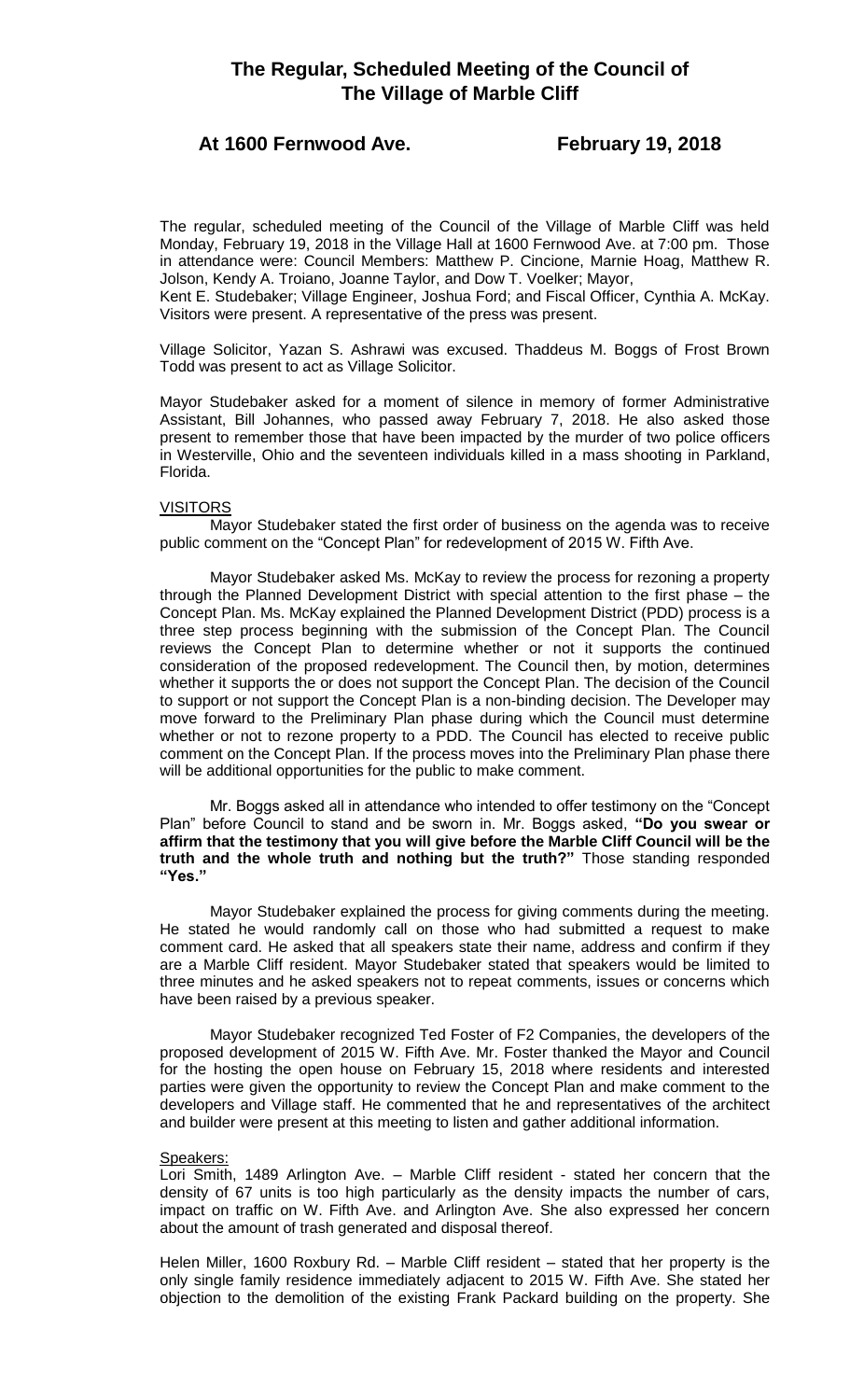encouraged the owner to work with the Columbus Landmarks Foundation. She pointed to Prescott Place and #10 Arlington as examples of successful historic preservation.

Ms. Miller objected to the Concept Plan as being out of line with the Village's Strategic Plan which includes maintaining "historic properties when feasible" and developing surrounding land. She stated the proposed density is too high and development will negatively impact the nature of the neighborhood. Ms. Miller suggested if the Village is not going to follow the Strategic Plan it should be removed from the web site or modified to reflect the current position of Council. She stated developers should be told about the plan and forced to comply with it.

Tom DeMaria, 1226 Parkway - Grandview Heights resident – concurred with the Ms. Millers point that the Village's strategic plan addresses saving this specific property if feasible. He noted that many have commented on the ongoing deterioration of property and cost of redevelopment. Mr. DeMaria insisted that an extensive inspection of the property be completed by an independent engineer prior to any decision to demolish the building. He stated that it is common knowledge that there have been several attempts to purchase property in the past that have fallen through because of the current owner's inflexibility on the asking price. He stated the developers have commented that 67 units are necessary to make the redevelopment financially feasible. Mr. DeMaria stated his opinion that the Village has no obligation to allow the requested rezoning in order to make the current owner whole for what, in fact, was a bad investment. He suggested that if the redevelopment plan does not move forward the village must monitor the property for noncompliance and issue all necessary citations.

Becky West – Columbus Landmarks Foundation – stated that her organization advocates for historical buildings. She asked council to stop consideration of all development plan considerations that would remove the Frank Packard building from the property. She stated that Marble Cliff is blessed with a number of Frank Packard designed buildings which are a valuable benefit to their owners and the community. Ms. West stated incorporating the existing buildings into a redevelopment plan has community and financial benefits. She stated her organization's confidence that the existing building can be saved. She stated the building is in good condition inside and out and the Columbus Landmarks Foundation stands ready and able to discuss options.

Ms. Troiano asked Ms. West if she has been inside the building. She responded that she has not been inside the building. She stated she has seen wonderful photos provided to the organization.

Sharon Hendershot, 1454 Cambridge Blvd. - Marble Cliff resident – asked Council if a determination has been made that the development is inside the 2-mile limit required for the school district to remain a "walking" district without the need for the district to provide transportation. Mayor Studebaker responded the Council is aware of the concern regarding residential housing outside of the 2-mile limit and has determined that they are not willing to jeopardize the "walking" nature of the school district. Mayor Studebaker confirmed that the property at 2015 W. Fifth Ave. is 1.8 miles from the furthest Grandview Heights school building. He offered additional explanation of the state's requirement that a school district with residential housing more than 2 miles away from a district school building must make transportation available to all students in the district.

Caren Sparks, 2034 W. Fifth Ave. – Upper Arlington resident – stated her points have been made by prior speakers.

Nancy Ruff,1591 Arlington Ave., - Marble Cliff resident – stated she is very concerned with the single access point into the development which is next to her driveway. She stated that she is concerned that there will be a back up of cars trying to pull onto Arlington Ave. making traffic congested and limiting other residents' ability to leave and enter their property.

Jack Kukura, 1435 Cambridge Blvd., - Marble Cliff resident – thanked Council for the opportunity to speak. Kukura stated that he served on Council for 10 years and retired from Council on December 31, 2017. Mr. Kukura stated his opinion that the Village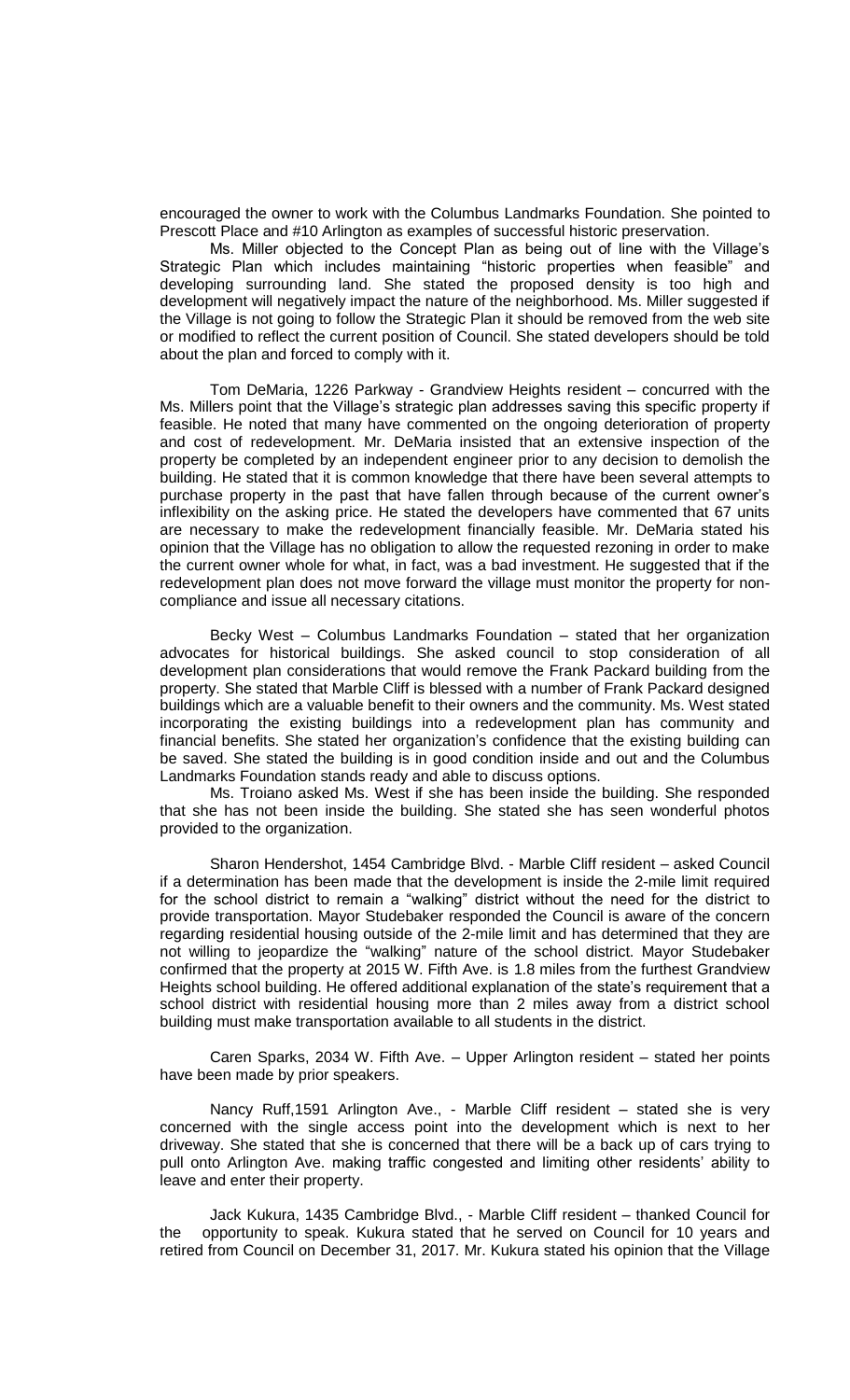should not be held hostage by a property owner that made a bad investment. The majority of development proposals that have been brought to Council over recent years have all cited the current owner's asking price for the property as a significant reason why high density residential is necessary for financial feasibility and the decision to demolish the existing building. Mr. Kukura stated his feeling that Marble Cliff is single family, residential community. He also noted that once historical properties are removed they cannot be replaced.

Mr. Kukura commented that he has driven by the new "Broadview" apartments and noted that they are a similar size as the building proposed in the redevelopment plan and they are very noticeable from Grandview Ave.

Kevin Maxwell, 1572 Arlington Ave., - Marble Cliff resident stated he has expressed his opinion in an email sent to the Village for Council consideration.

Robert Moan 1998 Cardigan Ave., - Marble Cliff resident – stated Marble Cliff is known as quiet, secluded residential community. This proposal would change the character of Marble Cliff. He stated the building is humongous and will tower over every residential property. It is the largest and tallest building ever built in the community and is totally inappropriate. He commented that the density seems that to be a problem. He stated that adding 140 to 200 residents to the community represents a huge increase of the 573 residents noted in the last census. Such and increase will impact the cultural and political nature of the community as well as impacting police, fire and all services to the Village. He stated it will impact the Grandview Schools tremendously; the development would overwhelm the schools.

Mr. Moan restated that traffic is a major issue. He stated 116 cars in and out every day will be a problem; the traffic problem will be overwhelming. He said some drivers will choose to go through the residential area. He said Council should not allow a building which is the biggest ever and would be the biggest mistake that could be made.

Mayor Studebaker reported some information gathered over the past weeks:

- If structure remains the same and is used as commercial building as it is currently zoned it has 56 -60 parking places on site that could be entering and exiting the property every day at approximately the same time every day.
- When Burgess and Niple were located in the building they housed 70 members of their staff plus visitors and field engineers.
- The current building is 37 feet to the peak; the proposed building is 35 feet to the eaves and 45 feet to the peak. Trinity Methodist Church is 35 to 45 tall.
- Prescott Place is 23 units with two cars per unit which meant as many as 46 cars were added to the community. The current proposed development is 1 car per bedroom. If the same ratio had been applied to Prescott Place the number of cars could have been in excess of 69 for the entire unit.
- The Village will perform annual fire and building inspections in March.
- Comments from previous tenants will be made available to Council.
- The 2000 census stated the Village had 646 residents because of St. Raphael's Home for the Aged. Those at St. Raphael's were residents and voters.

Mayor Studebaker commented that references have been made to the Village's 2015 Strategic Plan. He noted that one of eight topics in the plan is the W. Fifth Ave. corridor. Mayor Studebaker read the third recommendation to improve the aesthetic and economic return into the record. "Support the redevelopment of 2015 West Fifth Avenue property as office or residential. Support the preservation of the historic structure, when feasible, and redevelop the surrounding land. Consider Prescott Place as a model for infill."

Mayor Studebaker then referenced the 2016 5<sup>th</sup> Avenue Corridor Economic Development Plan which recommended mixed use of business and residential as a catalyst for revitalization. The report states, "When analyzing the corridor, it was determined that 2015 W. 5<sup>th</sup> Avenue has the highest potential to be developed into a mixed use property. Ideally this property would contain first floor retail, second floor office, and third floor offices or condos. Allowing for a fourth floor will increase the development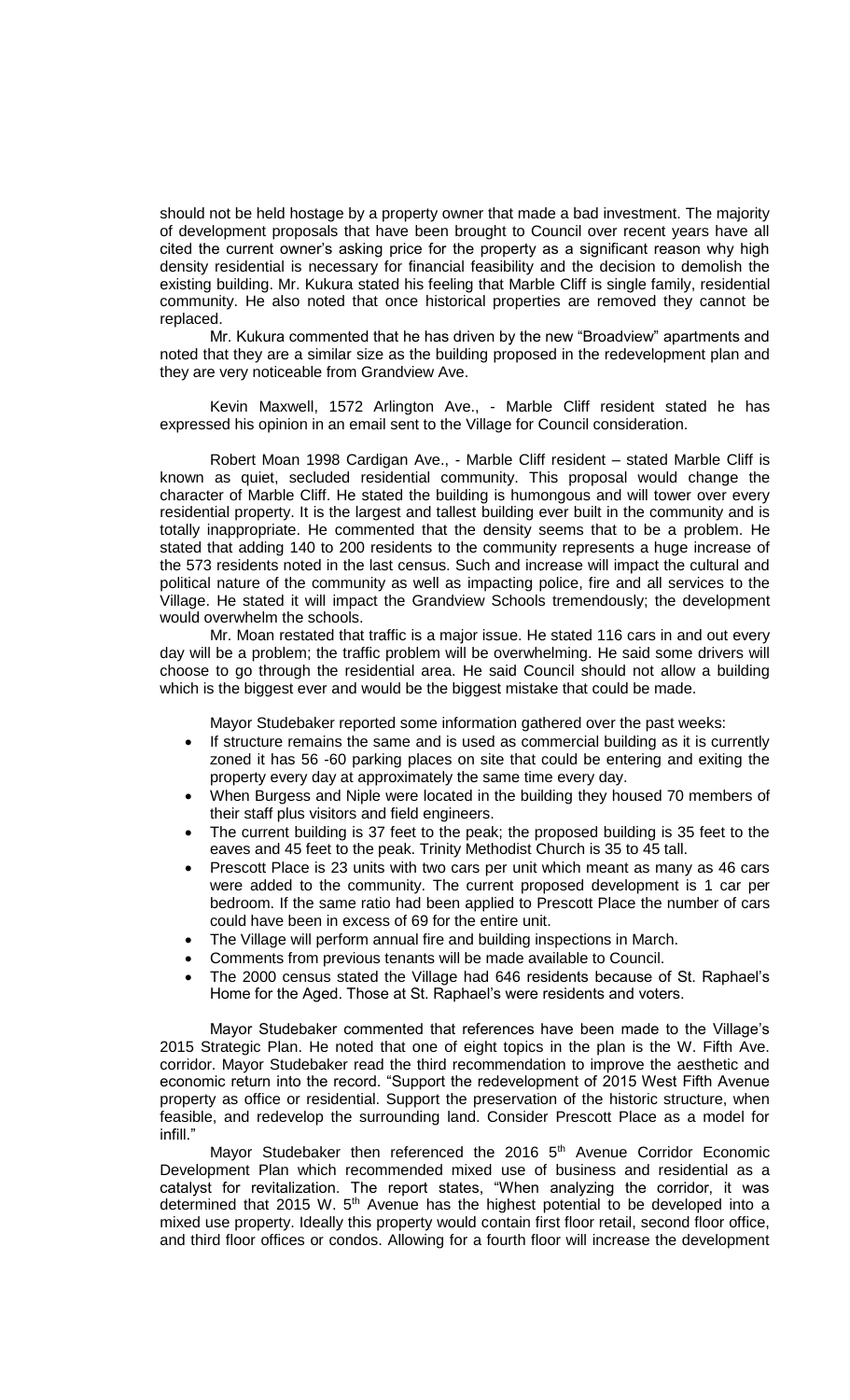potential to area developers but cannot be done without community support. At present this is the largest property in the business district with a 1.3-acre lot size. This is sufficient to allow for a multi-story mixed use structure along with the parking that will be required. this property can act as a catalyst for redevelopment and physical improvements in the corridor."

Mayor Studebaker noted that the plan makes reference to redevelopment completed in Upper Arlington across from Kingsdale Shopping Center. He also noted that the Village does not embrace the appearance of that development.

Ms. Troiano noted that the traffic in and around the Village is not the same traffic as in the time when B&N was in the Village. Generally, traffic was much lower then. She noted that the Broadview Terrace was a result of many small affordable apartments being bought up and turned into the large apartment building. She also noted that same thing could happen in Marble Cliff. Mayor Studebaker commented that the Broadview is located in the City of Columbus. He stated the Village is much more attentive about what happens in Marble Cliff.

Mr. Jolson asked if the Village has been approached with any proposals for mixed use since the two plans came out. Mayor Studebaker stated that everything from returning the building to a single family home to mixed use, multi-residential, a bed and breakfast and a boutique restaurant have been proposed. None of the proposals got beyond the initial discussions with staff or Council. The affordability of the property stands as the major restraint to renovation or redevelopment.

Karen Dick, 2001 Cardigan Ave., – Marble Cliff resident – stated that residents of St. Raphael's did not drive. Mayor Studebaker noted that there was car traffic from employees for three shifts every day along with visitors. There were also ongoing issues with trash removal. He also noted that the voter base of those who do not own property in the Village was higher.

Ms. Dick asked what Council thinks of the proposal. Mayor Studebaker explained that Council will discuss their positions at the next meeting.

A visitor asked what the owner is asking for the property. The developer stated their contract is for \$2,000,000 which includes the apartment property on Arlington Ave. Mayor Studebaker said the 2015 W. Fifth Ave. building is appraised at a market value of \$770,000 by the Franklin County Auditor. The Village has been in discussion with the owner about the asking price. However, the Village cannot dictate an asking price.

A visitor asked if Marble Cliff benefits from the proposed development. Mayor Studebaker stated that the Village's property tax rate of .35 mils is very low so the Village does not benefit financially. He said the schools and the library would benefit most along with the other entities that receive property tax in Franklin County. The same visitor stated her strong opposition to the Village offering any tax abatements because the state is trying to take away the small school districts and force consolidation. Ms. Troiano pointed out that any abatement would require the approval of the school district. Mayor Studebaker noted that the schools were involved in all current tax abatements in the district.

Ms. McKay provided information on current tax revenue generated by 2015 W. Fifth Ave. and possible revenue to the Village, the schools and the library if the redevelop proposal were to move forward as proposed at the current tax rates.

| <b>Current Annual Revenue</b> | <b>Proposed Annual Revenue</b> |
|-------------------------------|--------------------------------|
| \$17,226.16                   | \$290,831.34                   |
| \$1,612.67                    | \$2,513.25                     |
| 94.32                         | \$1,592.42                     |
|                               |                                |

John Houk – owner of a property adjoining 2015 W. Fifth Ave. – not a Marble Cliff resident - commented that the property is neglected and his property has recently experienced some criminal activity that seems to be related to the neglect of the property. He stated that the Village should incentivize the current owner to improve the property through fines or citations. Mayor Studebaker says the owner will attend to the issue but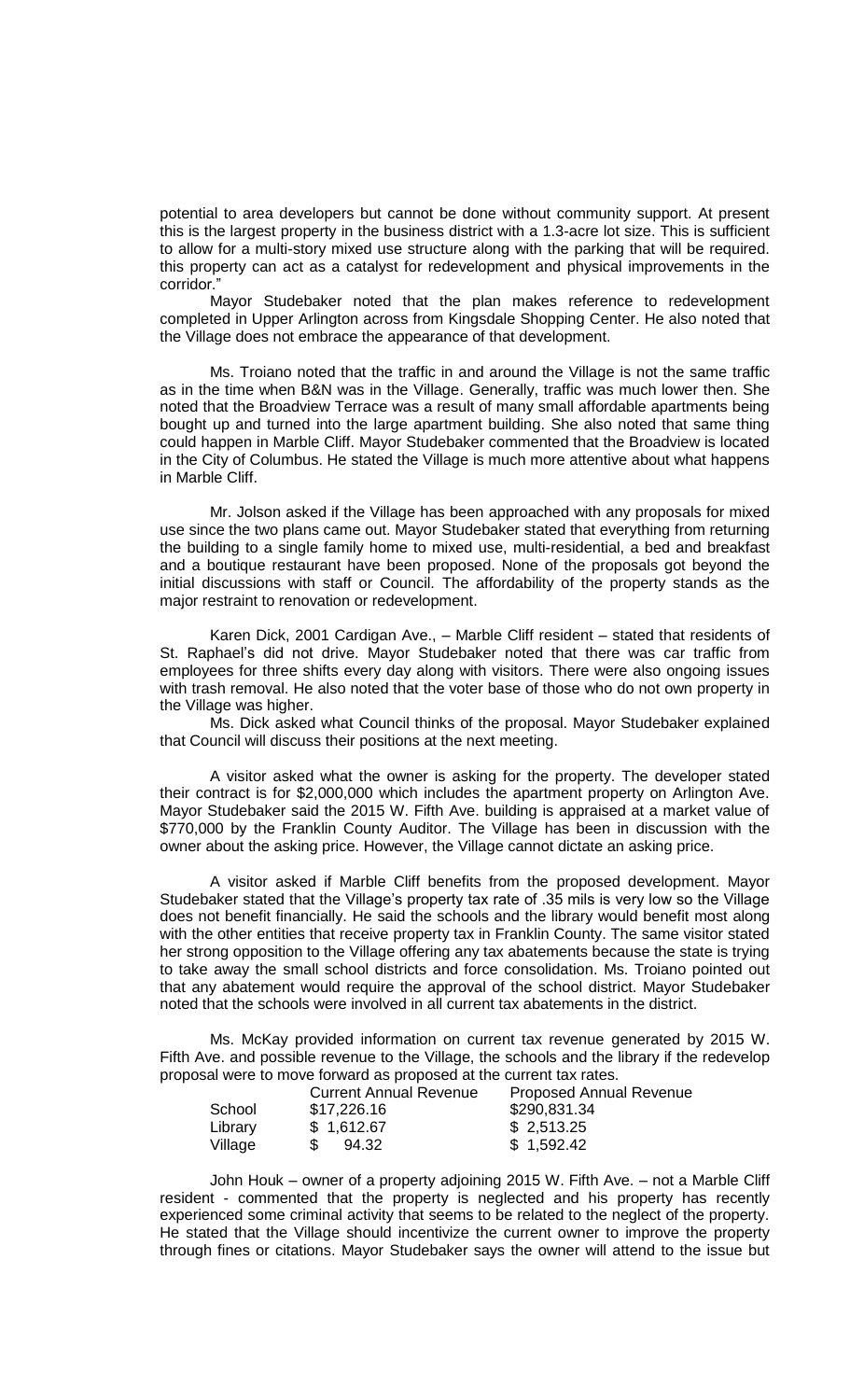not fully address the underlying problems. Mr. Houk said that the property has become a dumping site, a "meeting" space in the parking lot and his property is treated as a pass through to the property.

Ms. Troiano stated there were food trucks using the property for parking at one time. She said there was a live/work tenant but Ms. Troiano believes that tenant has moved out. Mayor Studebaker stated the building was rezoned to live work in an attempt to help the owner rent space in the building.

Ryan Crossley, 1260 Cambridge Blvd., – Marble Cliff resident – asked if the owner has received citations. Mayor Studebaker stated that citations are issued and the immediate issue is addressed but underlying problems are not. Mayor Studebaker said that interior inspections can only take place if a specific complaint is received. The Village is beginning to receive information from tenants after they have moved out. Those concerns are being forwarded to the appropriate inspection officials.

Ms. Troiano asked Ms. West if she has contacted the current owner. She said neither she nor another representative of the Columbus Landmarks Foundation has had conversation with current owner.

Mr. Kukura asked for confirmation of the \$2,000,000 asking price. Mayor Studebaker confirmed the asking price for the two properties together.

## CONSENT AGENDA

- 1) Receive Mayor's Court Report, January, 2018
- 2) Receive Police Report, January 2018
- 3) Receive Fire Report, January 2018
- 4) Receive Building permits issued in January, 2018
- 5) Approval Minutes of the regular, scheduled meeting of January 29, 2018
- 6) Approval Financial Statements for January, 2018
- 7) Receive Village Income Tax Report \$109,291.85
- 8) Correspondence Metro Park Letter re: Scioto River Parkland Phase II

## **Mr. Voelker moved approval of the Consent Agenda. Ms. Taylor seconded. The Consent Agenda was approved unanimously.**

## MAYOR'S REPORT

Mayor Studebaker confirmed that a building permit has been issued for installation of an elevator at 2300 W. Fifth Ave. The second floor is now occupied with a new tenant.

Mayor Studebaker noted that Village business, Zipline, continues to receive praise for how they do business and how they treat their employees.

Mr. Cincione noted there is a "For lease" sign at 1600 Dublin Rd. Mayor Studebaker stated staff does not have any information about the space for lease. Ms. McKay commented that the building owner had indicated previously that Columbia Gas had previously indicated they may vacate the space occupied for the assembling of bills.

Mayor Studebaker introduced the second reading of O-2556-18, An Ordinance authorizing the Fiscal Officer to make a payment of \$1,500.00 to the Tri-Village Chamber Partnership to support the Business Inspires Podcast.

Ms. Troiano recused herself of any discussion or decision regarding Ordinance O-2556-18.

Mayor Studebaker stated support of a business podcast would be in keeping with the spirit of the 2016 W. Fifth Ave. development plan for offering resources to small businesses.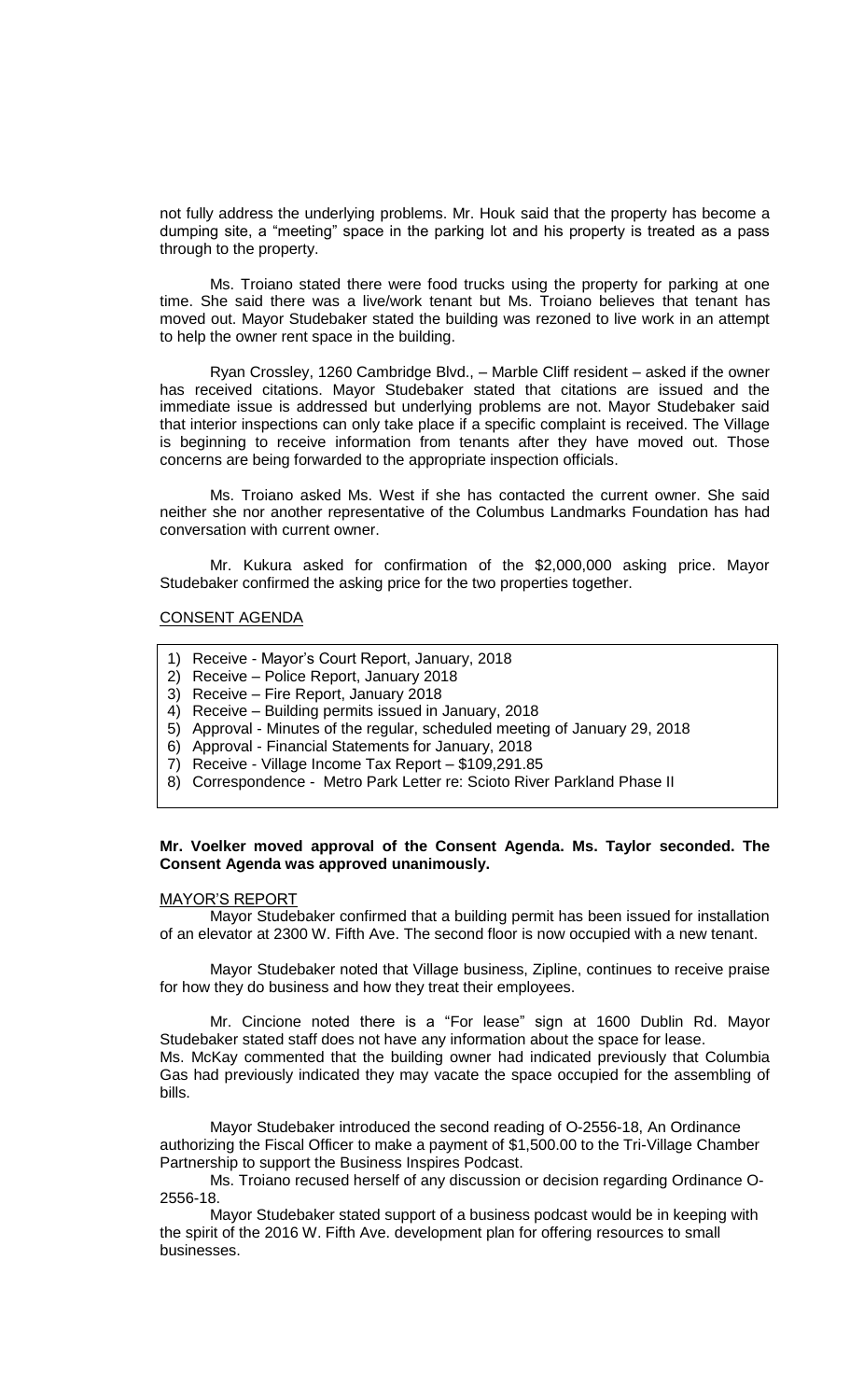Mr. Voelker asked if Grandview Heights and Upper Arlington are considering participating in financial support of the podcasts. Mayor Studebaker said the other communities have not made a financial commitment as of this day. Mr. Jolson said he listened to the current podcast and was impressed with the quality. He asked if there are any metrics indicating who is tuning into the podcasts.

Mayor Studebaker stated he would get information on other communities' plans to participate as well as information on who is listening to the podcasts.

No action was taken.

#### ENGINEER'S REPORT

Mr. Ford reported the bid package for the Cardigan Ave. roadway improvements (west of the railroad tracks) is prepared. The bid will be advertised at the end of February and beginning of March. The bid opening will take place in mid-March and a recommendation will be brought to Council for consideration.

Mr. Ford stated the engineer's estimate for the project is \$480,000 which is less that the original estimate of \$630,000 developed for the OPWC application. The bid will call for construction to begin on or after May 1, 2018 with work to be completed within 120 days. There are two utilities with underground structures in the right-of-way which have to be relocated. The utilities expect to have the relocation completed prior to May 1, 2018. By the bid specs all work must be completed by December 1, 2018.

Mr. Ford reported he is working with the Cardigan Ave. businesses to ensure that business and traffic concerns are addressed. He explained there will be a temporary lane constructed which will allow for queuing traffic as it exits off Dublin Rd. onto Cardigan Ave. and off Cardigan Ave. onto Dublin Rd.

Ms. McKay reported she has discussed the possibility of additional parking at 1460 Dublin Rd. with property owner Matthew Mnich. Mr. Mnich may bring plans to Council for approval. Mr. Ford confirmed he has spoken with Mnich's engineer to ensure that the street improvements will work with plans for additional parking.

Mr. Cincione reported he is aware of some sidewalk panels which are in need of leveling, repair or replacement. Mr. Ford stated that he will be completing and inventory and assessment of all sidewalks this spring in preparation of the next rounds of repair.

Mr. Ford left the meeting at this point.

#### SOLICITOR'S REPORT

Mr. Boggs reported Mr. Ashrawi has contacted the probate court clerk to discuss the possibility and procedures which would be necessary to move the administration of the Falco Scholarship to the Columbus Foundation. The probate court clerk is out of the office for a week. Mr. Ashrawi will contact her when she is back in the office. Mayor Studebaker reported that the attorney who represented Mayor Falco has been contacted and is supportive of the idea of moving administration to the Columbus Foundation.

Mr. Boggs reported that the preliminary injunction hearing was held last Monday and Tuesday in Judge Cain's courtroom regarding the challenge to House Bill 46 by multiple municipalities represented by Frost Brown Todd LLC. He stated Mindy Franks from the Columbus Department of Taxation, Tina Timberman from the Athens, Ohio Department of Taxation, and Devein Robinson from the Dublin Department of Taxation offered testimony. Joe Testa, the state Tax Commissioner, was also called to testify on the first day.

On the second day the State made its arguments and closing statements were made. The judge has promised a ruling by February 24, 2018. Mr. Boggs stated that the decision will be immediately appealable by the state if the injunction is approved. The decision may be appealable by the municipalities if the injunction is denied.

Ms. McKay stated the Council is in possession of the legislation which will be necessary if the municipalities lose their challenge. Mr. Boggs clarified that the legislation language is additional code language.

Mr. Cincione asked how Mayor's Court is being handled. Ms. McKay stated Temporary employee, Kay Rieve is acting as clerk currently. Ms. McKay and Ms. Rieve